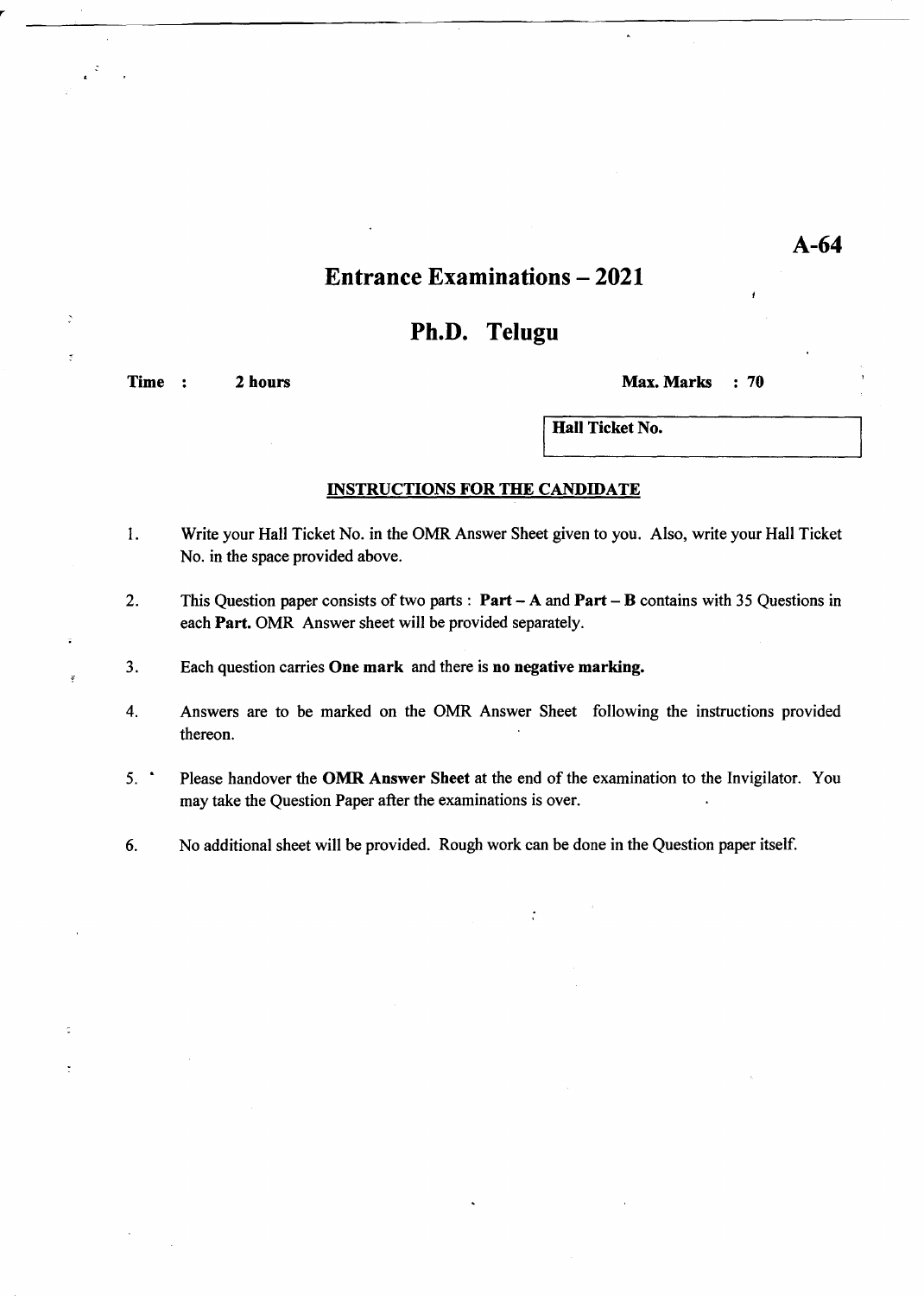### Ph.D. Telugu Part-A

## సూచన: కింది ప్రశ్నలకు ఒక్కొక్మదానికి నాలుగేసి ప్రత్యామ్నాయ సమాధానాలు ఉన్నాయి.

వాటిలో ఒక్కటి మాత్రమే సరైన సమాధానం. దానిని మీకిచ్చిన OMR షీట్ లో గుర్తంచండి.

- ఈ అంశాలను గమనించండి. వీటిలో ఏవి సరైనవో గుర్తించండి?  $1.$ i) కవిత్రయం రచనలలో వైరి సమాసాలు ఎక్కువ.  $\,$ ii) వ్యవహార భాషలో వైరి సమాసాలు ఎక్కువగా ఉంటాయి. iii) నన్నెచోదుని రచనలలో వైరి సమాసాలు ఎక్కువ. iv) రాగదీవియలు, వీరమద్దెలలు... అనేవి వైరి సమాసాలు, A.i. ii, iii. B. ii, iii, iv  $C.i, ii, iv$ D.i, ii
- సిద్ధాంత వ్యాస రచనలో పరిశోధకుని శైలి ఏ విధంగా ఉండాలి?  $2.$  $B$ .వస్త్వాశయం A. ఆత్మాశయం  $C$ .అన్యాశ్రయం  $D$ .అనుభవాశ్రయం
- సరియైన వరుస క్రమాన్ని గుర్తించండి 3.

 $\left\langle \epsilon_{\rm eff} \right\rangle$ 

- A. కుచేలో పాఖ్యానం, పురంజనో పాఖ్యానం, అంబరీషో పాఖ్యానం, అజామీళో పాఖ్యానం.
- $\, {\bf B}$ . పురంజనోపాఖ్యానం, అజామీళోపాఖ్యానం, అంబరీషోపాఖ్యానం, కుచేలోపాఖ్యానం.
- $C$ . అంబరీషోపాఖ్యానం, అజామీళోపాఖ్యానం, పురంజనోపాఖ్యానం, కుచేలోపాఖ్యానం.

 $\mathbf D$ . పురంజనోపాఖ్యానం, అంబరీషోపాఖ్యానం, కుచేలోపాఖ్యానం, అజామీళోపాఖ్యానం.

కింది చ్రకటన వాక్యాలను గమనించండి.

i. తెనుంగు దేశ్యమైన దిగ్వాచి.

ii. ఆంధ్ర శబ్దం మొదట జాతివాచకంగా చ్రయోగించబడింది.

iii. ఆంధ్ర శబ్దం మొదట భాషావాచిగా ప్రయోగించబడింది.

B. iii

iv. తెలుంగు దేశ్యమైన దిగ్యాచి.

A.  $\mathbf{i}$ 

4.

### $C. i, iv$

 $D. i, ii$ 

 $\mathbf{1}$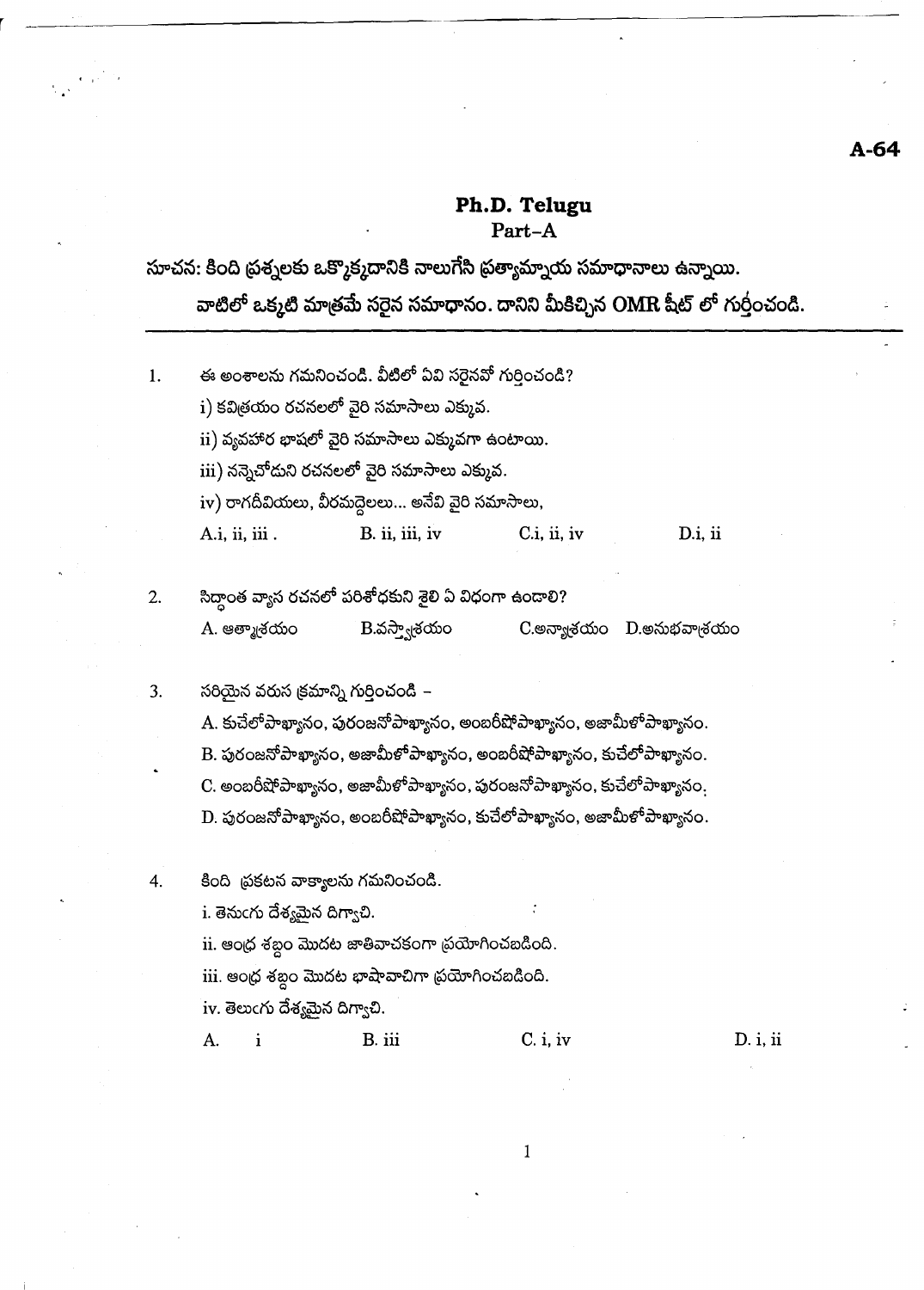#### $A - 64$

తెలుగు జానపద సాహిత్యంపై పరిశోధన చేసిన మొదటి వారు?

<u> శ్ర</u>ీహరి ఆదిశేషువు A.

బిరుదురాజు రామరాజు

 $\overline{C}$ నేదునూరి గంగాధరం పంచాగ్నుల ఆదినారాయణ శాస్త్రి

కింది త్రకటన వాక్యాలను గమనించండి.

 $i$ .నాకు నల్లరంగుకారుంది.

ii. అతనికి కళ్ళజోదుంది.

iii. ఆమె ఊరికి వెళ్ళింది.

iv. వీదు పిల్లికి భయపడతాదు.

పై ప్రకటన వాక్యాల్లో ఏది /ఏవి సరైనవి?

i,ii లలో '–కు, –కి' లు స్వామ్యార్థంతోథయోగింపద్దాయి A.

 $B<sub>r</sub>$ 

D

i లో '–కు' స్వామ్యార్థంలో, ii లో '–కి' సంప్రదానార్థంలో ప్రయోగించబడ్దాయి. **B.** 

 $\,$ iii లో '–కి'ప్రయోజనార్థంలో వాడబడింది.  $C.$ 

 $i$ v $e^6$  '-కి' రీత్యర్థంలో వాడబడింది. D.

7. కాలం ఆధారంగా కింది గ్రంథాల వరుసను గుర్తించండి.

i.కావ్యాలంకార చూడామణి

 $\,$ ii. అపృకవీయము

iii. బాలవ్యాకరణము

 $iv.$  ఆంధ్ర భాషాభూషణము

పైజంటలలో సరైన వరుస ఏది?

A. iv, i, ii, iii  $B. i, ii, iii, iv$  $C. i, iii, ii, iv$ D. iii, ii, i, iv

'తల్లిలేని పిల్ల–ఉల్లి లేని కూర' అనేది......? 8.

> $B.$  జాతీయం A. సామెత C. పలుకుబడి D. పొదుపు కథ

ఆర్. ఎస్.బాగ్స్  $(\rm R.S.Boggs)$  చేసిన జానపద విజ్ఞాన వర్గీకరణలో' $\rm W$ ' అనే అక్షరం దేన్ని సూచిస్తుంది? 9.  $B.$  పానీయం A. ఆహారం  $C.$  ನಾಮಿತ D. పొదుపు కథ

 $\overline{2}$ 

5.

 $\begin{pmatrix} 2 & 0 \\ 0 & 1 \end{pmatrix}$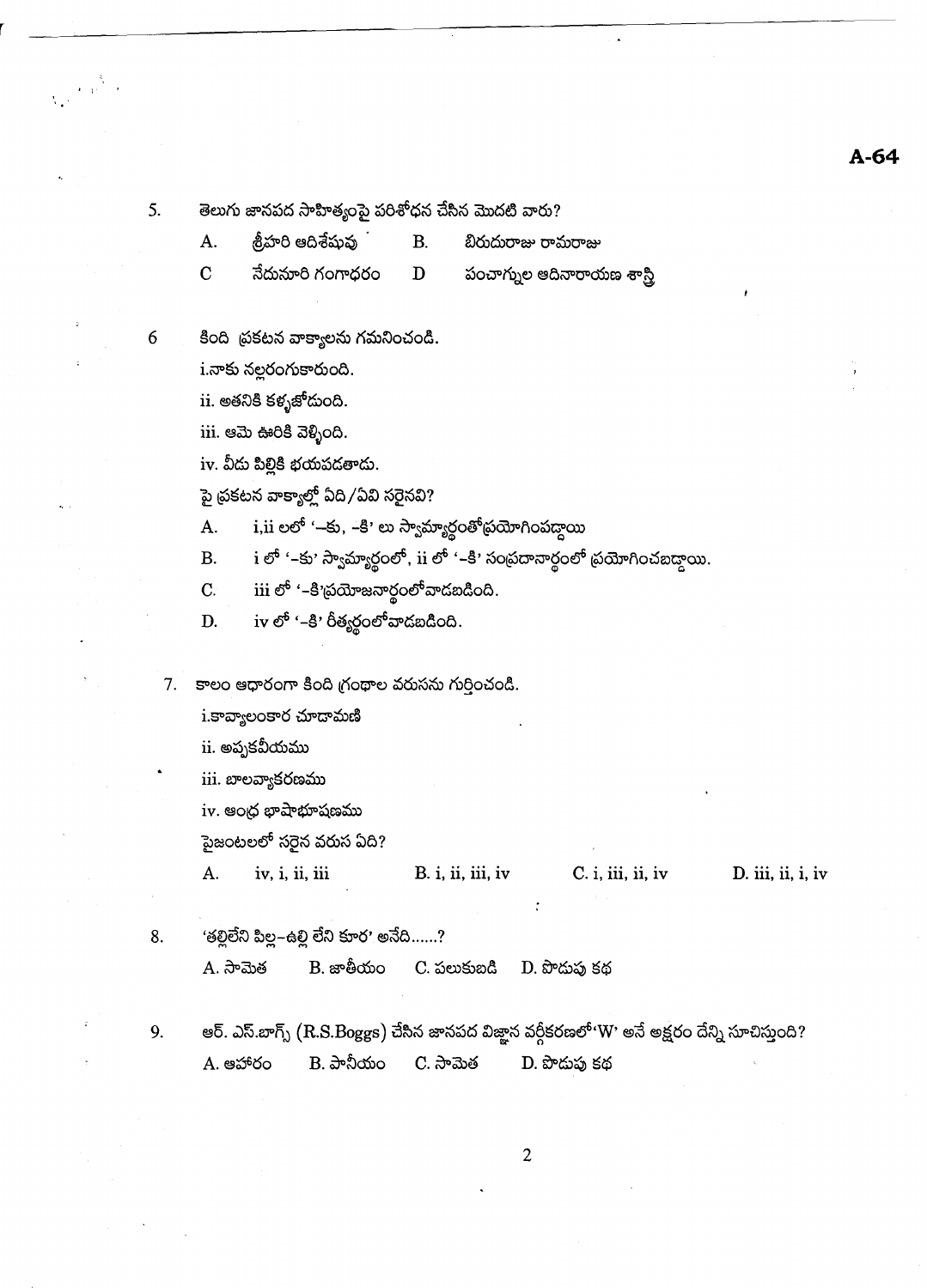10.

فالأعوام

కింది జంటలను గమనించండి.

| $i$ .රඡා       |              |                         | 1. అకర్మక <sub>కీ</sub> య |            |   |  |
|----------------|--------------|-------------------------|---------------------------|------------|---|--|
|                | ii. రక్షించు |                         | 2. సకర్మకం                |            |   |  |
|                | iii. రాయు    |                         |                           | 3. అకర్మకం |   |  |
|                | iv. రాలుచు   |                         | 4. ప్రేరణార్థకం           |            |   |  |
|                | v. రాణించు   |                         |                           | 5. సకర్మకం |   |  |
|                |              | పైజంటలలో సరైన వరుస ఏది? |                           |            |   |  |
|                | i            | $\ddot{\mathbf{u}}$     | iii                       | iv         | v |  |
| А.             | 1            | 2                       | 3                         | 4          | 5 |  |
| В.             | 5            | 2                       | 3                         | 4          | 1 |  |
| $\overline{C}$ | 3            | 2                       | 1                         | 4          | 5 |  |
| D              | 5            | 2                       | 1                         | 4          | 3 |  |

కింది జంటలను గమనించండి. 11.

| i. చిలకమర్తి            | 1. అభినవ పోతన   |
|-------------------------|-----------------|
| ii. తుమ్మల              | 2. గౌతమి కోకిల  |
| iii. వేదుల              | 3. ఆంధా మిల్టన్ |
| iv. వానమామలై            | 4. తెనుగు లెంక  |
| పైజంటలలో సరైన వరుస ఏది? |                 |

|   | ii | iіi | iv |
|---|----|-----|----|
| 3 | 4  | 2   | 1  |
| 4 | 3  | 2   | 1  |
| 3 | 1  | 4   | 2  |
| 2 |    | 3   | 4  |
|   |    |     |    |

12.

జానపద విజ్ఞానం కోసం ప్రత్యేకంగా ఒక శాఖను ఏర్పరిచిన దేశం?

 $\ddot{\cdot}$ 

 $\mathfrak{Z}$ 

| A.          | ఫిన్హాండ్  | В. | అమెరికా |
|-------------|------------|----|---------|
| $\mathbf C$ | దెన్మార్క్ | D  | జర్మనీ  |

 $A-64$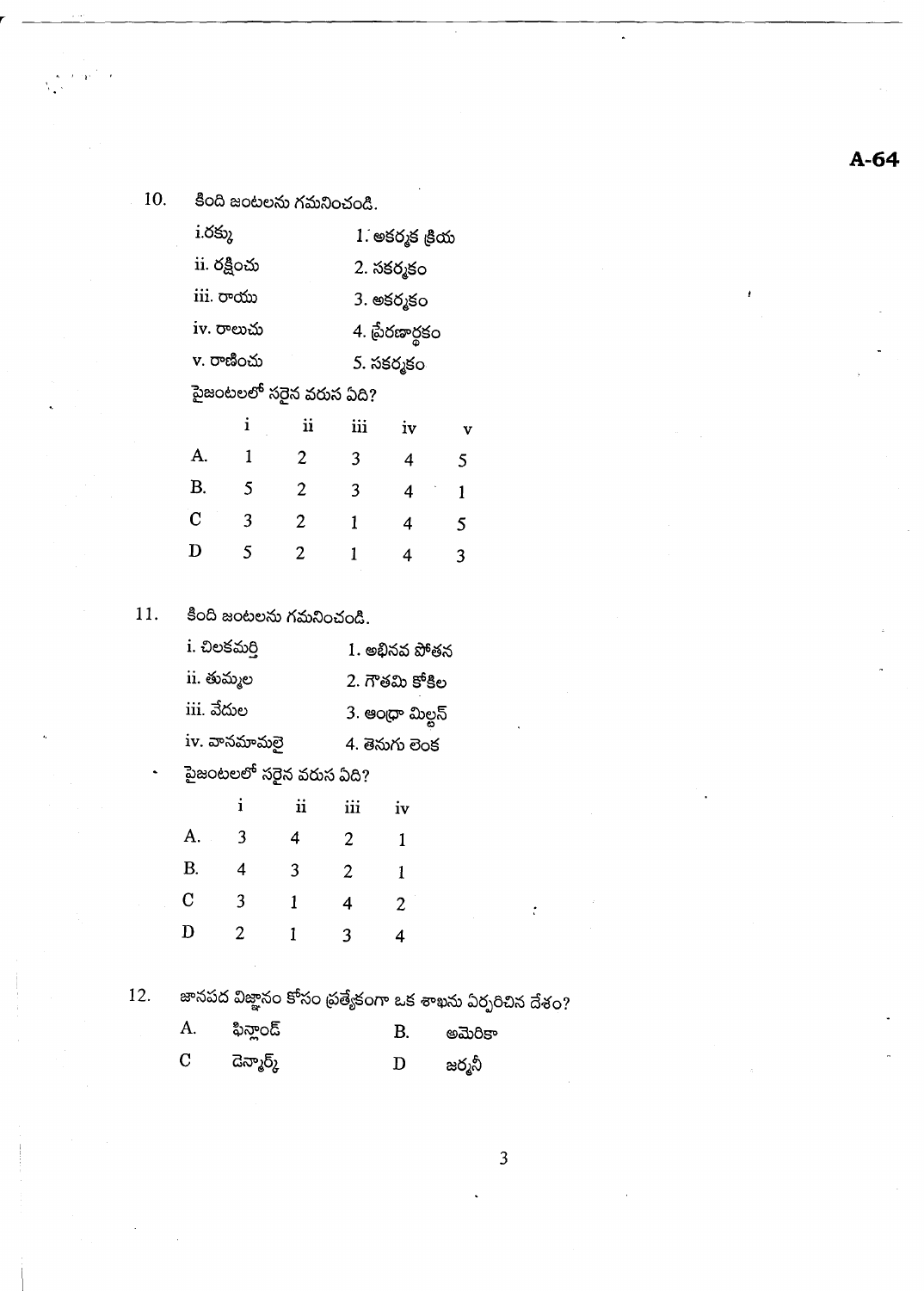# $A-64$

 $\hat{\lambda}$ 

| 13.<br>తెలుగు సంఖ్యావాచకమైన 'రెందు'కు కన్నద తుల్యరూపం?   |            |                                                                                 |                                                                                                          |
|----------------------------------------------------------|------------|---------------------------------------------------------------------------------|----------------------------------------------------------------------------------------------------------|
| A. ఇర్తు                                                 | B. రంటు    | C. ಇරංහ                                                                         | D. ఎరదు                                                                                                  |
| కింది జంటలను గమనించండి.<br>14.                           |            |                                                                                 |                                                                                                          |
| i. తిరుపతి వేంకట కవులు                                   |            | 1. పెద్దాపురం సంస్థానం                                                          |                                                                                                          |
| ii. మానవల్లి రామకృష్ణకవి                                 |            | 2. విజయనగరం సంస్థానం                                                            |                                                                                                          |
| iii. గోగులపాటి కూర్మనాథకవి                               |            | 3. పోలవరం సంస్థానం                                                              |                                                                                                          |
| iv. ఏనుగు లక్ష్మణకవి                                     |            | 4. వనపర్తి సంస్థానం                                                             |                                                                                                          |
| పైజంటలలోసరైన వరుస ఏది?                                   |            |                                                                                 |                                                                                                          |
| A. i.3, ii.4, iii.2, iv.1                                |            |                                                                                 | B. i.2, ii.1, iii.3, iv.4                                                                                |
| C. i.1, ii.2, iii.3, iv.4                                |            |                                                                                 | D. i.3, ii.4, iii.1, iv.2                                                                                |
| 15.<br>గ్రంథ సూచి ఏ శైలీ శాస్త్ర నియమాలను అనుసరిస్తుంది? |            |                                                                                 | కృష్ణమూర్తి, భద్రిరాజు. (2014). తెలుగు భాషా చరిత్ర,హైదరాబాదు: పొట్టి శ్రీరాములు తెలుగు విశ్వవిద్యాలయం. ఈ |
| A. MLA<br>16.                                            | B. Harvard | C. APA<br><i>ఆధునికత–సమకాలికత: కొన్ని పార్మ్వాలు</i> అనే గ్రంథాన్ని రాసిందెవరు? | D. MHRA                                                                                                  |
| A. బూదరాజు రాధాకృష్ణ                                     |            | B. బి.తిరుపతిరావు                                                               |                                                                                                          |
| C. మేడిపల్లి రవికుమార్                                   |            | D. గంగిశెట్టి లక్ష్మీనారాయణ                                                     |                                                                                                          |
| The Art of Literary Research గ్రంథ కర?<br>17.            |            |                                                                                 |                                                                                                          |
| A. Richard D. Altick                                     |            | B. I. A. Richards                                                               |                                                                                                          |
| C. John W. Creswell                                      |            | D. N.S. Kothari                                                                 |                                                                                                          |
| 18.                                                      |            | ఉపయుక్త గ్రంథ సూచికలో గౌరవ వాచకాలు, బిరుదులు పెట్టవచ్చా?                        |                                                                                                          |
| A. పెట్టకూదదు                                            |            | B. పెట్టవచ్చు                                                                   |                                                                                                          |

 $\mathbf{v}$ 

 $\sim$   $\sim$ 

 $\begin{array}{c} \mathcal{B}_1 = \mathcal{B}_1 \\ \mathcal{B}_2 = \frac{1}{\sqrt{2}} \mathcal{B}_2 \mathcal{B}_1 \\ \mathcal{B}_1 = \frac{1}{\sqrt{2}} \mathcal{B}_2 \mathcal{B}_2 \mathcal{B}_1 \mathcal{B}_2 \mathcal{B}_2 \mathcal{B}_3 \mathcal{B}_4 \mathcal{B}_5 \mathcal{B}_6 \mathcal{B}_7 \mathcal{B}_8 \mathcal{B}_8 \mathcal{B}_9 \mathcal{B}_9 \mathcal{B}_9 \mathcal{B}_9 \mathcal{B}_9 \mathcal{B}_9 \mathcal{B}_9 \mathcal{B}_9 \mathcal{B}_$ 

 $\sim 10$ 

 $\ddot{\phantom{0}}$ 

 $\ddot{\phantom{0}}$ 

 $\ddot{\phantom{0}}$ 

 $\sigma_{\rm{max}}$ 

 $\sim$ 

 $\ddot{\phantom{0}}$ 

 $\overline{\phantom{a}}$ 

 $\overline{4}$ 

 $\ddot{\phantom{0}}$ 

 $\hat{\boldsymbol{\beta}}$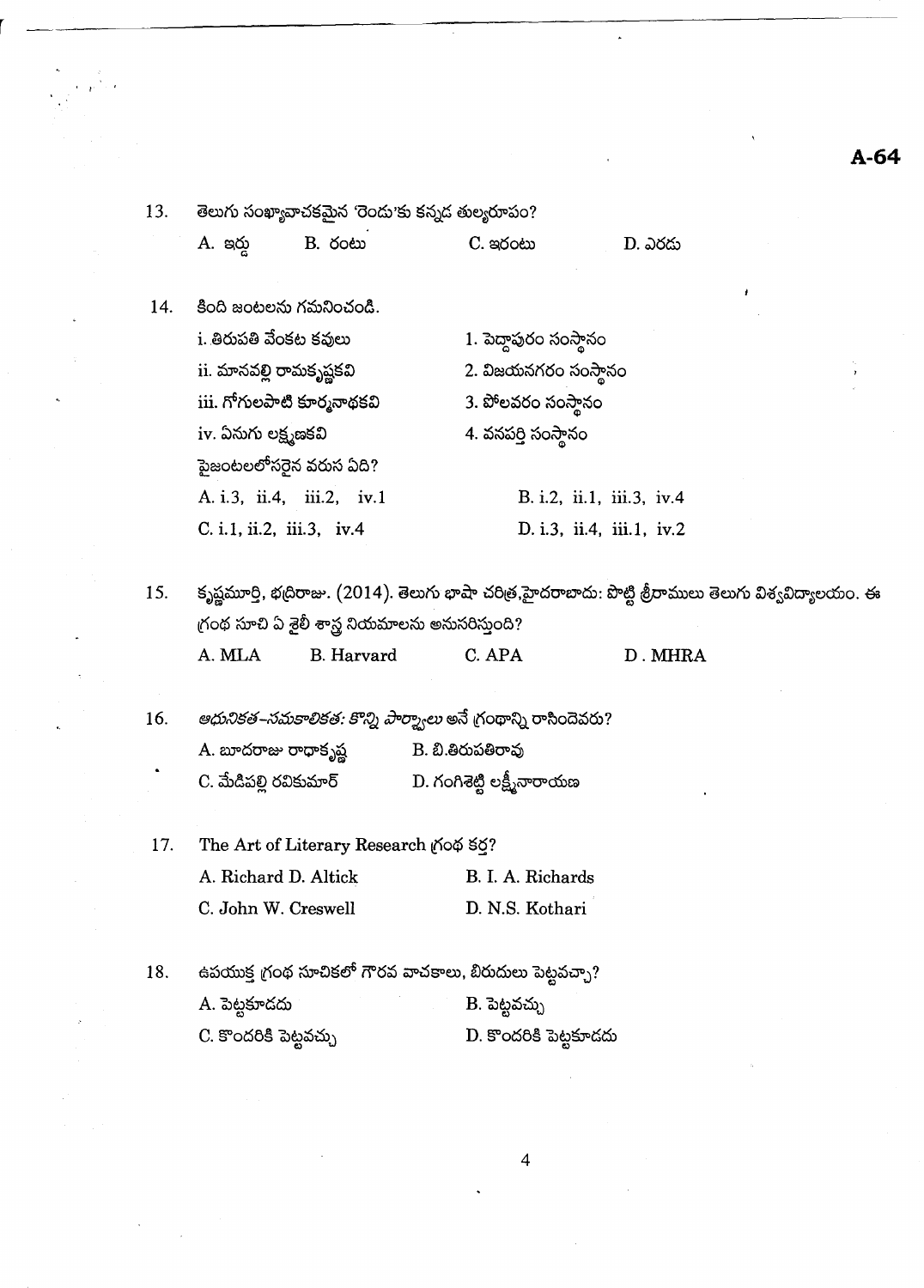ఈయన ' తెలుగులో భావవిప్లవాన్ని ఆశించినా, భాషావిప్లవాన్ని పాటించలేదు' ? 19.  $C$ . కట్టమంచి రామలింగారెడ్డి A.గిదుగురామమూరి  $B.$  గురజాద  $D.$  ෂරා $\delta$  $\epsilon$ పాచీనకవిత్వానికి భరతవాక్యం, నవ్యకవిత్వానికినాందీవాచకంగా తమ కవిత్వాన్ని భావించిందెవురు? 20. A. సింగళి, కాటూరి B. తిరుపతి వేంకటకవులు  $C$ . వేంకట పార్వతీశకవులు  $D$ . అజంతా 21. ధ్వన్యాలోకంలో ప్రతిపాదించిన వ్యంజనావృత్తిని ఖండిస్తూ వచ్చిన గ్రంథం?  $B.$  వ్యక్తివివేకం A. నాట్యశాస్త్రం C. కావ్యాలంకారసంగ్రహం  $D.$  కావ్యాదర్శం పరిశోధన గ్రంథంలో ఉపయుక్తగ్రంథసూచి ఎక్కడ ఉండాలి?  $22.$ A. మొదటి పుట చివర B. గ్రంథం మొదటిలో C. మొదటి పుట మొదటిలో D. గ్రంథం చివర MLA Handbook for Writers of Research Papers- దీనిలో MLA కింది వివరణనిస్తుంది? 23. A. Member of Legislative Assembly B. Modern Language of America C. Modern Linguistic Association D. Module for Language of Art 'సాహిత్య పరిశోధన సూత్రాలు' గ్రంథాన్ని రాచపాళెం చంద్రశేఖరరెడ్డి ఎవరితో కలిసి రాశారు ? 24. B. జయద్రకాశ్ C. హెచ్.ఎస్.బహ్మానంద A. కుసుమాబాయి D. శలాక రఘునాథ శర్మ Elements of Aesthetics అనే గ్రంథాన్ని తెలుగులో 'సౌందర్య శాస్త్ర తత్త్వాలు' పేరుతో అనువదించిందెవరు? 25. C.ముదివేదు ప్రభాకరరావు  $D.\partial$ ాపినేని శివశంకర్ A. ముదిగొంద వీరభద్రయ్య B.బి. వెంకటేశం రాయలసీమ నుండి 1882లోనే తొలితెలుగు కథ వచ్చిందని, దాన్ని గాడిచర్ల హరిసర్వోత్తమరావు రాసి ఉంటాదని 26. భావిస్తున్న ఆ అసంపూర్ణ కథ పేరు? D. ఋతుచర్య A. కడగండ్తు B. అచ్చుబాటుకాని చదువు C. దాహపుదొంగ గోపీచంద్ 'ఎందుకు?' అన్న ప్రశ్న నేర్పినందుకు నాన్నగారికి అంకితమిస్తున్నానని చెప్పిన నవల పేరు? 27. A. అసమర్శని జీవయాత్ర B. పండిత పరమేశ్వరశాస్త్రి వీలునామా C.యమపాశం D. చీకటిగదులు

5

 $A - 64$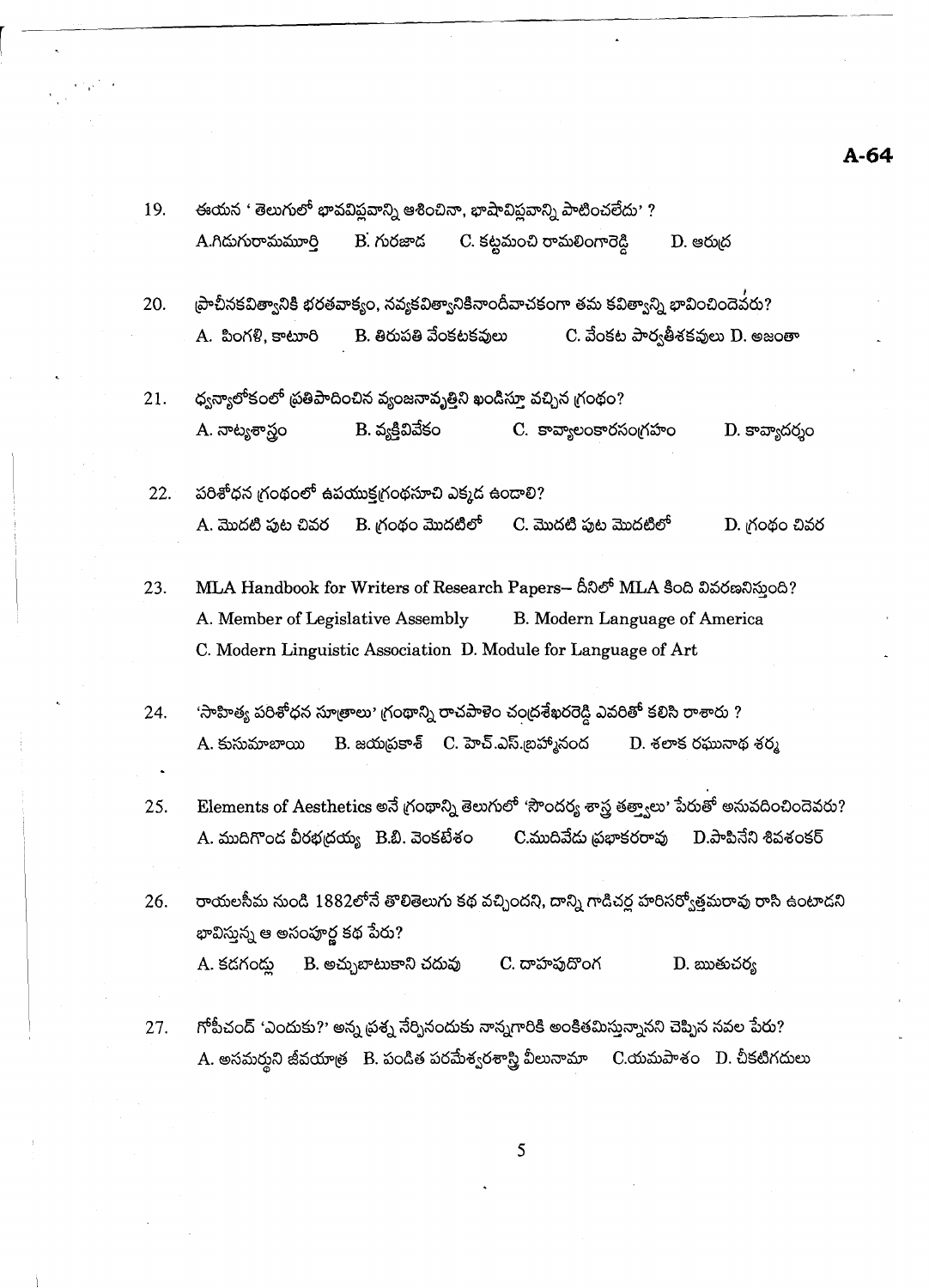#### 28. కింది ప్రకటనలను గమనించండి.

 $\epsilon_{\rm eff}^{(2)}$ 

అ) అరిస్టాటిల్ Poetics అనే గ్రంథాన్ని రాశాదు.

ఆ) సాహిత్య విమర్శనా సిద్ధాంతానికి Poetics ముఖ్యమైన గ్రంథం .

ఇ) అరిస్టాటిల్ Poetics విషాదాంత నాటకాన్ని తెలుసుకోవడానికి ఏకైక గ్రంథం

ఈ) అరిస్టాటిల్ Poetics గ్రంథం సాహిత్య ప్రయోజనాన్ని విశదీకరించలేకపోయింది . పైజంటలలో <mark>సరైన వరుస</mark> ఏది?

- A. అ మరియు ఆ
- **B.** ఆ మరియు ఇ

 $C_{\cdot}$ అ, ఆ మరియు ఇ

D. ఇ మరియు ఈ

29. కింది ప్రకటనలను గమనించండి.

> అ) ఆధునిక కావ్యశాస్త్రమ్ పేరుతో గుంటూరు శేషేంద్రశర్మ వెలువరించిన గ్రంథం కవిసేన మేనిఫెస్టో. ఆ) కవిసేన మేనిఫెస్త్లో ఒక సాహిత్య విమర్శనా గ్రంథం .

ఇ) కవిసేన మేనిఫెస్టో వచ్చిన తర్వాత మరలా మరో తెలుగు సాహిత్య విమర్శ గ్రంథం వెలువడలేదు. ఈ)గుంటూరు శేషేంద్ర శర్మగారు రాసిన ఏకైక విమర్శ గ్రంథం కవిసేన మేనిఫెస్తో. పైజంటలలో <mark>సరైన వరుస ఏద</mark>ి?

- A. అ మరియు ఈ
- ఆ మరియు ఇ **B.**
- $C<sub>1</sub>$ అ మరియు ఆ
- D. ఆ మరియు ఇ

కింది ప్రశ్నలలో నిశ్చయ వాక్యాల (ని), హేతువాక్యాల (హే), పరస్పర సంబంధాన్ని గుర్తించండి. 30.  $(3)$  మౌలికమైన పరిశోధనలకు ఎంతో విలువ ఉంటుంది.

- (హే) నూతన సత్యాలు కనుగొంటారు కాబట్టి.
- A) (ని)సరికాదు, (హే) సరైంది.
	- B)  $(3)$ ,  $(3\pi)$  రెండూ సరైనవి.
- C) (ని) సరైంది. (హే) సరికాదు.
- $D)$  (ని), (హే) రెండూ సరికావు.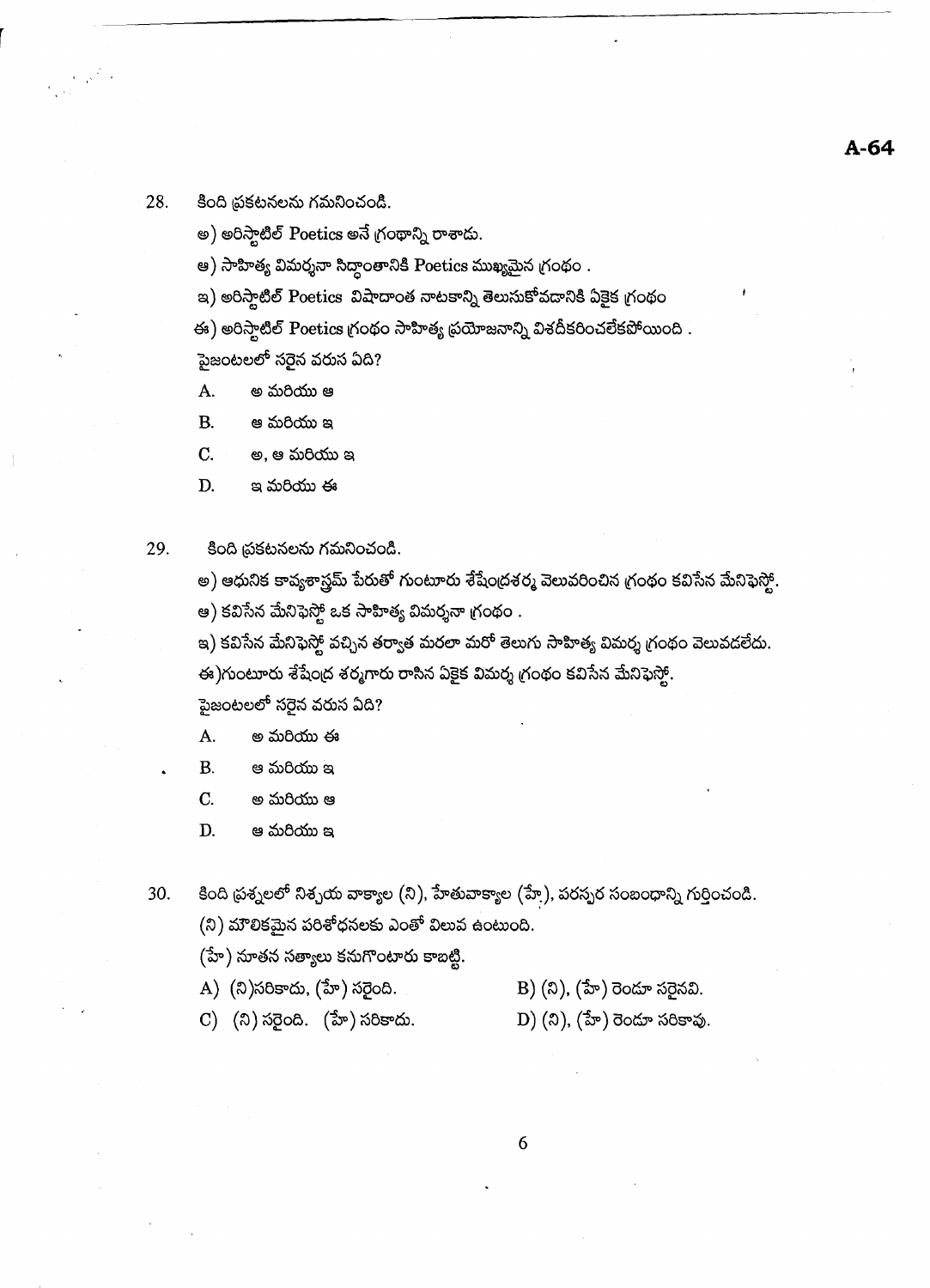$A-64$ 

| 31. |             | కింది వాటిని చదివి వాటికి ఎదురుగా ఉన్న వాటితో జతపరచండి. |                                  |                     |                                            |                                                                  |                                                                                                  |  |  |  |
|-----|-------------|---------------------------------------------------------|----------------------------------|---------------------|--------------------------------------------|------------------------------------------------------------------|--------------------------------------------------------------------------------------------------|--|--|--|
|     |             |                                                         |                                  |                     | i. తెలుగులో పాశ్చాత్య పరిశోధనలకు పునాది    | 1. వెన్నేటి రామచంద్రరావు                                         |                                                                                                  |  |  |  |
|     |             |                                                         | ii. విగ్రహతంత్ర విమర్శనం         |                     |                                            | 2.కాశీభట్ల బ్రహ్మయ్య శాస్త్రి                                    |                                                                                                  |  |  |  |
|     |             |                                                         | iii. వివేకచంద్రికా విమర్శనం      |                     |                                            | 3. సి.పి.బ్రౌన్                                                  |                                                                                                  |  |  |  |
|     |             |                                                         | iv. మను, వసుచరిత్ర రచనా విమర్శనం |                     |                                            |                                                                  | 4. కందుకూరి వీరేశలింగం                                                                           |  |  |  |
|     |             |                                                         |                                  |                     |                                            | 5. కొక్కొంద వెంకటరత్నం పంతులు                                    |                                                                                                  |  |  |  |
|     |             |                                                         | పైజంటలలో సరైన వరుస ఏది?          |                     |                                            |                                                                  |                                                                                                  |  |  |  |
|     |             | $\mathbf{i}$                                            | $\mathbf{ii}$                    | $\ddot{\mathbf{m}}$ | iv                                         |                                                                  |                                                                                                  |  |  |  |
|     | A.          | 3                                                       | $\overline{4}$                   | $\overline{2}$      | $\mathbf{1}$                               |                                                                  |                                                                                                  |  |  |  |
|     | <b>B.</b>   | $\overline{2}$                                          | $\overline{4}$                   | $\mathbf{1}$        | 3                                          |                                                                  |                                                                                                  |  |  |  |
|     | $C_{\cdot}$ | 3                                                       | $\overline{2}$                   | $\mathbf{1}$        | 5                                          |                                                                  |                                                                                                  |  |  |  |
|     | D.          | $\mathbf{1}$                                            | $\overline{2}$                   | 3                   | $\overline{4}$                             |                                                                  |                                                                                                  |  |  |  |
|     |             |                                                         |                                  |                     |                                            |                                                                  |                                                                                                  |  |  |  |
| 32. |             |                                                         |                                  |                     | విలియమ్ బ్రౌన్ నిఘంటువు వెలువడిన సంవత్సరం? |                                                                  |                                                                                                  |  |  |  |
|     | A. 1836     |                                                         |                                  | B.1852              |                                            | C. 1829                                                          | D. 1807                                                                                          |  |  |  |
|     |             |                                                         |                                  |                     |                                            |                                                                  |                                                                                                  |  |  |  |
| 33. |             |                                                         |                                  |                     |                                            | కింది వాటిని చదివి ప్రశ్నలో అడిగిన సరియైన క్రమాన్ని గుర్తించండి. |                                                                                                  |  |  |  |
|     |             |                                                         |                                  |                     |                                            |                                                                  | ప్రశ్న).  ఇక్కడ పేర్కొన్న తెలుగు సాహిత్య ధోరణులు ప్రారంభమైన కాలాన్ని అనుసరించిఅవరోహణ క్రమంలోఉన్న |  |  |  |
|     |             |                                                         | సరియైన సమాధానాన్నిగుర్తించండి.   |                     |                                            |                                                                  |                                                                                                  |  |  |  |
|     |             |                                                         | i. అభ్యుదయ సాహిత్యం              |                     |                                            |                                                                  |                                                                                                  |  |  |  |
|     |             | ii. భావకవిత్వం                                          |                                  |                     |                                            |                                                                  |                                                                                                  |  |  |  |
|     |             |                                                         | iii. ముస్లిం మైనారిటీ సాహిత్యం   |                     |                                            |                                                                  |                                                                                                  |  |  |  |
|     |             | $iv$ . దళిత సాహిత్యం                                    |                                  |                     |                                            |                                                                  |                                                                                                  |  |  |  |
|     |             |                                                         | పైజంటలలో సరైన వరుస ఏది?          |                     |                                            |                                                                  |                                                                                                  |  |  |  |
|     | A.          | $\ddot{\mathbf{i}}$                                     | $\mathbf{ii}$                    | iii                 | iv                                         |                                                                  |                                                                                                  |  |  |  |
|     | <b>B.</b>   | iv                                                      | $\overline{\text{iii}}$          | $\ddot{\mathbf{u}}$ | $\mathbf{i}$                               |                                                                  |                                                                                                  |  |  |  |
|     | C.          | $\rm iii$                                               | iv                               | $\mathbf{i}$        | $\ddot{\mathbf{u}}$                        |                                                                  |                                                                                                  |  |  |  |
|     | D.          | $\rm iii$                                               | $\mathbf{i}$                     | iv                  | $\rm ii$                                   |                                                                  |                                                                                                  |  |  |  |

 $\mathbf{r}^{\prime}$ 

 $\ddot{\phantom{a}}$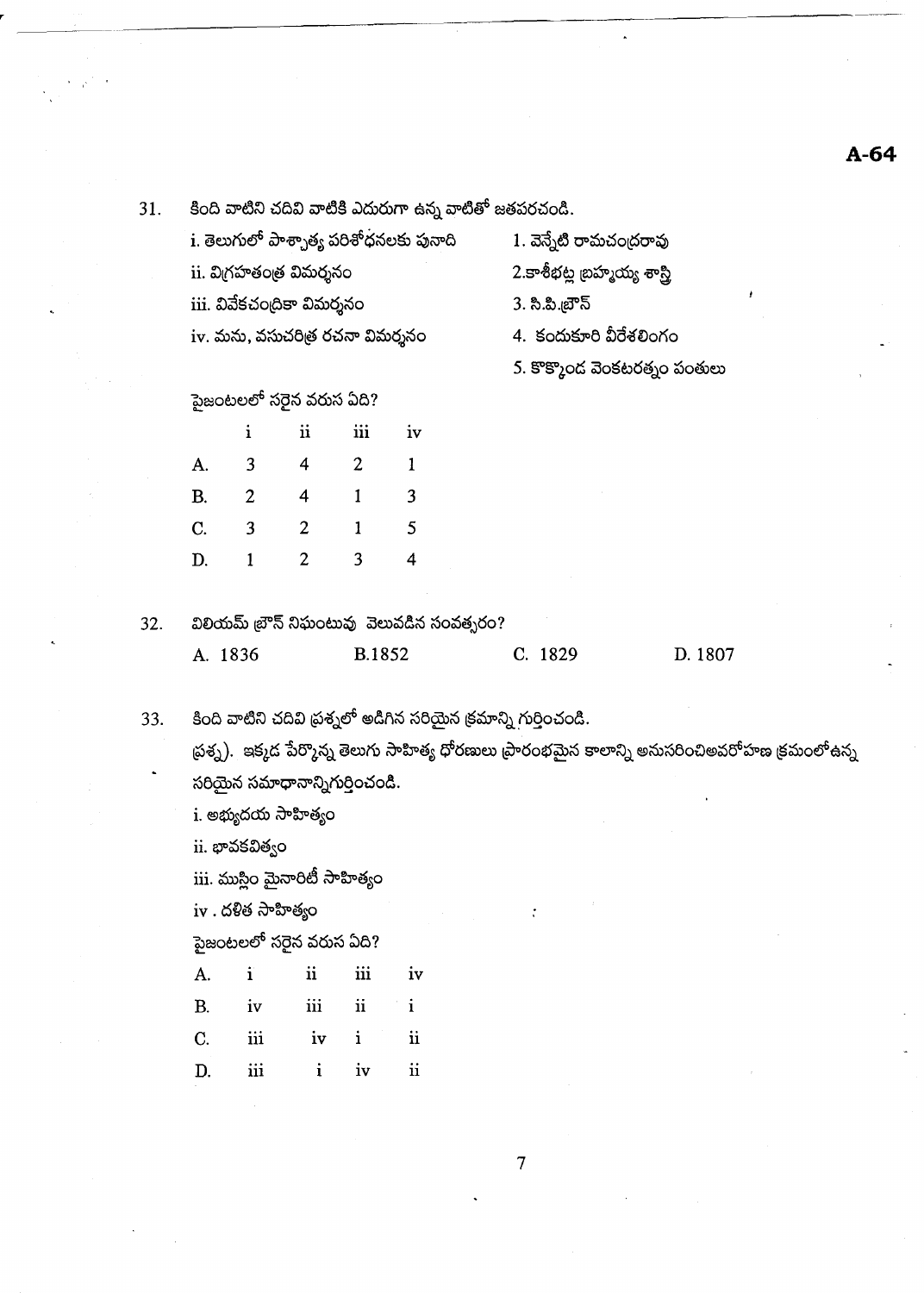| 34. | కన్యాశుల్క నాటక తొలి ప్రచురణకు విపుల పీఠికను కూర్చినవారు                                                      |                                                      |                      |  |  |  |  |
|-----|---------------------------------------------------------------------------------------------------------------|------------------------------------------------------|----------------------|--|--|--|--|
|     | A. బంగోరె                                                                                                     | B. కె.వి.రమణారెడ్డి          C. సర్దేశాయి తిరుమలరావు | D. అవసరాల సూర్యారావు |  |  |  |  |
|     | 35 .     "ఏదేశమేగినా ఎందుకాలిడినా" గేయానికి స్ఫూర్తినిచ్చిన ఆంగ్లకవి                                          |                                                      |                      |  |  |  |  |
|     | A. విలియం వర్డ్స్ వర్త్      B. రాబర్ట్ ఫ్రాస్ట్               C. టెన్నీసన్                                   |                                                      | D. షెల్లీ            |  |  |  |  |
|     | Part-B                                                                                                        |                                                      |                      |  |  |  |  |
| 36. | "కమలేందీవర షండ మండిత లసత్మాసార సేవారతిన్ " పద్యంలోని  వక్రతను ఏమని వ్యవహరిస్తారు                              |                                                      |                      |  |  |  |  |
|     | A. పర్యాయ వ <sub>క్</sub> కత         B. విశేషణవక్రత            C. ఉపచార వక్రత            D. భావవైచిత్ర్యవక్రత |                                                      |                      |  |  |  |  |
| 37. | శోక: శ్లోకత్వ మాగత: అన్న ఆలంకారికుడు                                                                          |                                                      |                      |  |  |  |  |
|     | A. భోజుడు      B. ఆనందవర్గనుడు       C. భరతుడు                                                                |                                                      | D. అభినవగుప్తుడు     |  |  |  |  |
| 38. | సాభిప్రాయమైన విశేషణం                                                                                          |                                                      |                      |  |  |  |  |
|     | A. శ్లేషాలంకారం B. సమాసోక్త్యలంకారం     C. పరికరాలంకారం                                                       |                                                      | $D.$ సహోక్త్యలంకారం  |  |  |  |  |
| 39. | 'మహినుద్యోగిగావలె మనుజుఁడైనవాఁదు, సహజివలె నుండేమీ సాధింపలేదు'                                                 |                                                      |                      |  |  |  |  |
|     | A. క్షేత్రయ్య                                                                                                 | B. రామదాసు      C. త్యాగరాజు                         | D. అన్నమయ్య          |  |  |  |  |
| 40. | Folklore పదానికి ముందు జానపద సాహిత్య వ్యవహార నామం                                                             |                                                      |                      |  |  |  |  |
|     | A. పాపులర్ ఆంటిక్విటీస్   B. పీపుల్స్ లిటరేచర్       C. నేటివ్ సాంగ్స్                                        |                                                      | D. కంటీ బాలడ్స్      |  |  |  |  |
| 41. | కింది వాటిలో సరియైన జంటను గుర్తించండి                                                                         |                                                      |                      |  |  |  |  |
|     | A. పాఠక ప్రతిస్పందన వాదం                                                                                      | రేమండ్ విలియమ్స్                                     |                      |  |  |  |  |
|     | $\mathbf B$ . పురా ప్రతీకవాదం                                                                                 | టి.ఎస్. ఇలియట్                                       |                      |  |  |  |  |
|     | C. వినిర్మాణవాదం                                                                                              | జాక్స్ దెరిడా                                        |                      |  |  |  |  |
|     | D. నవ్య సంప్రదాయవాదం                                                                                          | రోలాండ్ బార్త్స్                                     |                      |  |  |  |  |
| 42. | తెలుగు శాసనభాషా పరిణామంపై పరిశోధన చేసినవారు                                                                   |                                                      |                      |  |  |  |  |
|     | A. బొద్దపల్లిపురుషోత్తం B. కె.కె.రంగనాథాచార్యులు C. లకంసానిచక్రధరరావు                                         |                                                      | D. స్ఫూర్తిత్రీ      |  |  |  |  |

 $\ddot{\phantom{0}}$ 

 $\sim$   $\sim$ 

 $\ddot{\phantom{0}}$ 

A-64

ÿ

8

 $\ddot{\phantom{0}}$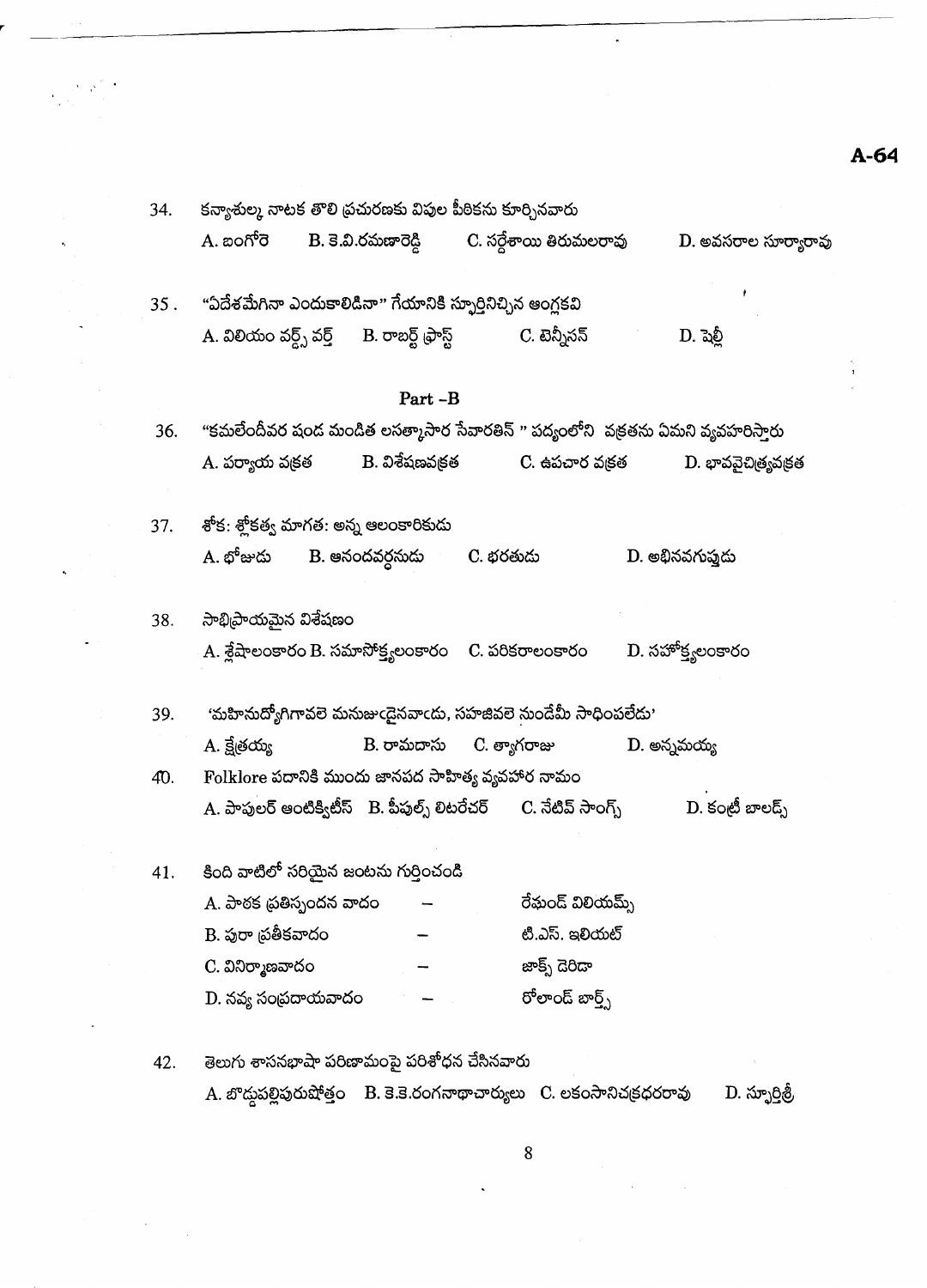కవిరాజ విరాజితంలోని గణాలు A. ననననసజజగ  $B.$   $\delta$   $\alpha$   $\alpha$   $\alpha$   $\alpha$   $\alpha$   $\alpha$   $\alpha$  $C.$   $\delta$   $\approx$   $\approx$   $\delta$   $\delta$   $\delta$   $\propto$   $\delta$  $D.$   $\delta$   $\n *z*$   $\delta$   $\simeq$   $\delta$   $\delta$   $\simeq$   $\delta$ 

43.

#### హయప్రచార రగడకు రెట్టింపు 44. A. ద్విరదగతి రగడ B. మధురగతి రగద  $D.$  హరిగతి రగడ C. తురగవల్గన రగడ

ఆముక్తమాల్యద కావ్యానికి మూలం ఏదో సరైన జంటను గుర్తించండి 45. A. భాగవత పురాణం — విష్ణ పురాణం B. స్మంద పురాణం నాలాయిర దివ్య ప్రబంధం దివ్య సూరి చరితం C. కూర్మపురాణం *—* గరుడపురాణం  $D.$  గురుపరంపరా (పభావం  $-$ 

అంతర్వాతీయ ధ్వనిలిపిని రూపొందించడానికి భాషాశాస్త్రజ్ఞులు పాటించవలసిన సూత్రాలు 46. అ) ధ్వనుల ఉత్పత్తి భేదాల్ని బట్టి ఒక్కొక్క ధ్వనికి అనేక చిహ్నాలు ఉండాలి. అ) కొత్త చిహ్నాల్ని కల్పించకుండా యూరోపియన్ భాషలకున్న లిపుల్హోని సంకేతాలను గ్రహించాలి. ఇ) IPAలోని చిహ్నాలు రాయదానికి, ముద్రణతో సంబంధం లేదు. ఈ) ధ్వని సంకేతాల సంఖ్యను అవసరంగా పెంచకూడదు పొదుపు పాటించాలి. A. అ.ఈ  $B.$   $\mathfrak{g}, \mathfrak{g}$  $C.$   $\Leftrightarrow$ ,  $\Leftrightarrow$  $D.$   $\otimes$ , $\otimes$ 

- 47. సంవృతాగ్ర అచ్చులు గుర్తించండి? B. ఎ.ఏ  $C.$  හ.ෂ  $A. \infty$ .  $D. \alpha, \&$
- 48. ముందా భాషాశాఖకి చెందిన భాషలు A. సవర, నాయకీ B. సవర, సంతాలీ C. సంతాలీ, కూదుఖ్  $D.$  కూదుఖ్, నాయకీ
- హల్లుల జంట అర్ధ భేదంతో అవ్యవధానంగా రావటాన్ని.... అంటారు 49. A. యమకం B. ముక్తపదగ్రస్తం C. వృత్యనుµ్రాస D. ఛేకాను(పాస
- $50<sub>1</sub>$ కేయూరము అనగా....  $B.$  మంజీరం  $C.$  భుజకీరులు A. కిరీటం D. కర్ణాభరణం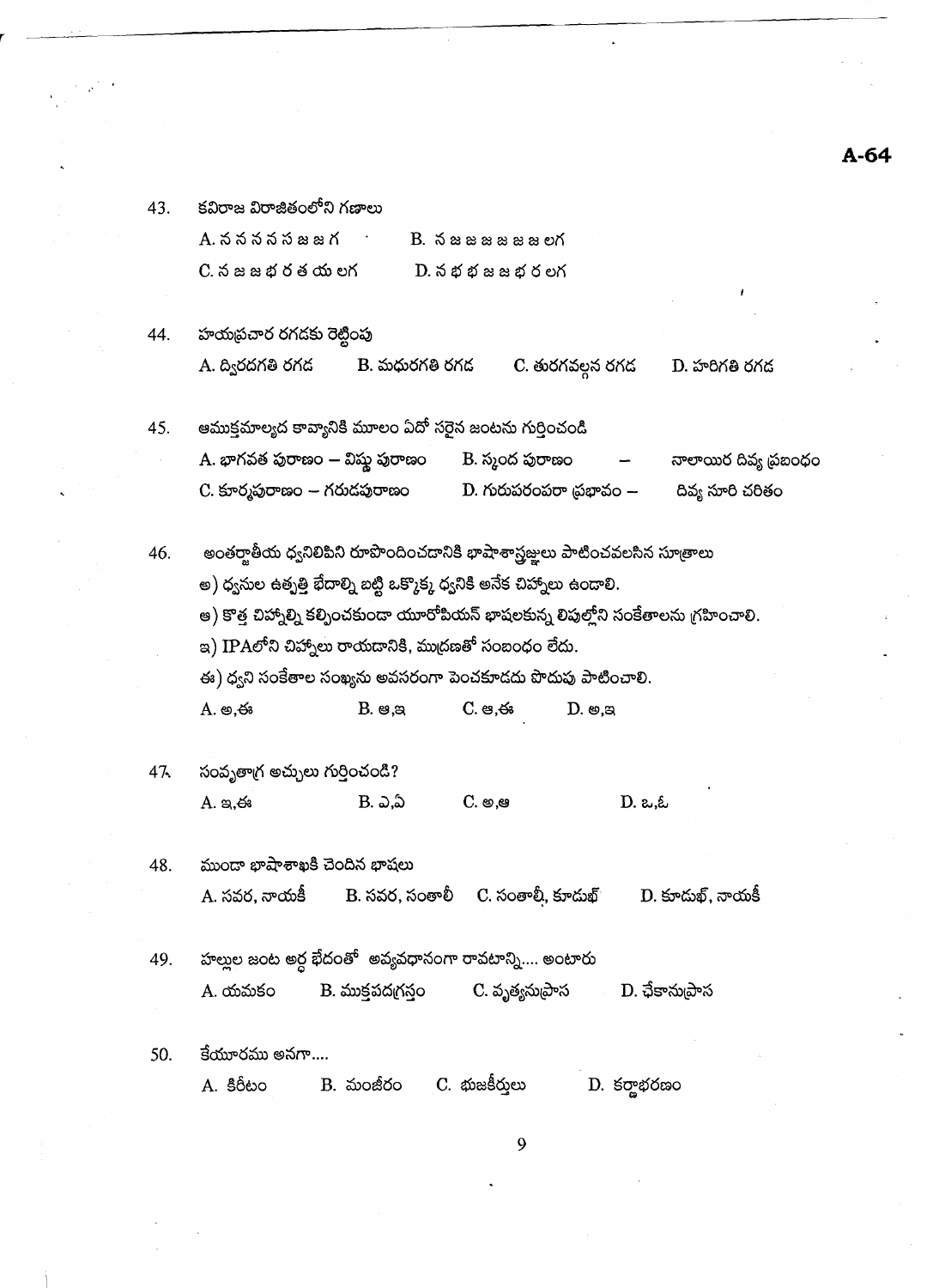| 51. |                                             | కుమారసంభవం, నైషధాలను చంహ్రకావ్యాలుగా సంస్కృతీకరించినవారు?     |                                                                             |                    |  |  |  |  |  |
|-----|---------------------------------------------|---------------------------------------------------------------|-----------------------------------------------------------------------------|--------------------|--|--|--|--|--|
|     | A. గంగాదేవి                                 | $B.$ మొల్ల                                                    | C. దేవ విమలగణి                                                              | D. మధురవాణి        |  |  |  |  |  |
| 52. | "జాగీర్" ఏ భాషా పదం?                        |                                                               |                                                                             |                    |  |  |  |  |  |
|     | A. పార్పీ                                   | B. అరబ్బీ                                                     | $C.$ ఉర్నూ                                                                  | D. మరాఠీ           |  |  |  |  |  |
| 53. |                                             |                                                               | విశ్వనాథ సత్యనారాయణ రాసిన రామాయణ కల్పవృక్షానికి కృతి <sub>(</sub> శోత ఎవరు? |                    |  |  |  |  |  |
|     | A. గద్వాల రాజా                              | B. మునగాల రాజా                                                | C. పిఠాపురం రాజా                                                            | D. ముక్త్యాల రాజా  |  |  |  |  |  |
| 54. |                                             | వచ్చిన వర్ణమే మళ్ళీ రావడం (అక్షరావృతి) వల్ల ఏర్పదే కావ్యగుణం? |                                                                             |                    |  |  |  |  |  |
|     | A. సమత                                      | B. ఓజస్సు                                                     | C. కాంతి                                                                    | D. అర్థవ్యక్తి     |  |  |  |  |  |
| 55. |                                             | నేటికీ తెలుగు లిపిలో కనిపించే బాహ్మీ లిపి లక్షణం              |                                                                             |                    |  |  |  |  |  |
|     |                                             | A. సంయుక్తాక్షరాలలో గుణింతం అప్రధాన అక్షరాలకు రాయడం           |                                                                             |                    |  |  |  |  |  |
|     | B. తలకట్టు కుడివైపుకు రాయడం                 |                                                               |                                                                             |                    |  |  |  |  |  |
|     | C. అనుస్వారాన్ని అక్షరం పక్కన రాయడం         |                                                               |                                                                             |                    |  |  |  |  |  |
|     |                                             | D. వాక్యం చివరన చుక్క పెట్టడం                                 |                                                                             |                    |  |  |  |  |  |
| 56. |                                             |                                                               | "యాదవుల జానపద ప్రదర్శన కళలు" అన్న అంశంపై డి.లిట్. పరిశోధన చేసినవారు         |                    |  |  |  |  |  |
|     | A. జి. యస్. మోహన్                           | B. ఎమ్. జయదేవ్                                                | C. పులికొంద సుబ్బాచారి                                                      | D. టి.వి.రామనరసయ్య |  |  |  |  |  |
| 57. | దేశి కవితను పుట్టించిన రాజులుగా ప్రసిద్ధలు? |                                                               |                                                                             |                    |  |  |  |  |  |
|     | A. పల్లవులు                                 | B. శాతవాహనులు                                                 | C. చోళులు<br>$D.$ చాళుక్యులు                                                |                    |  |  |  |  |  |
| 58. | విప్రకర్ష జరిగిన రూపం                       |                                                               |                                                                             |                    |  |  |  |  |  |
|     | A. చందురుడు                                 | B. గోధుమ                                                      | C. నిత్య<br>D. అరదము                                                        |                    |  |  |  |  |  |
|     |                                             |                                                               |                                                                             |                    |  |  |  |  |  |

l,

 $\hat{\mathcal{P}}$ l,  $\cdot$ 

 $A-64$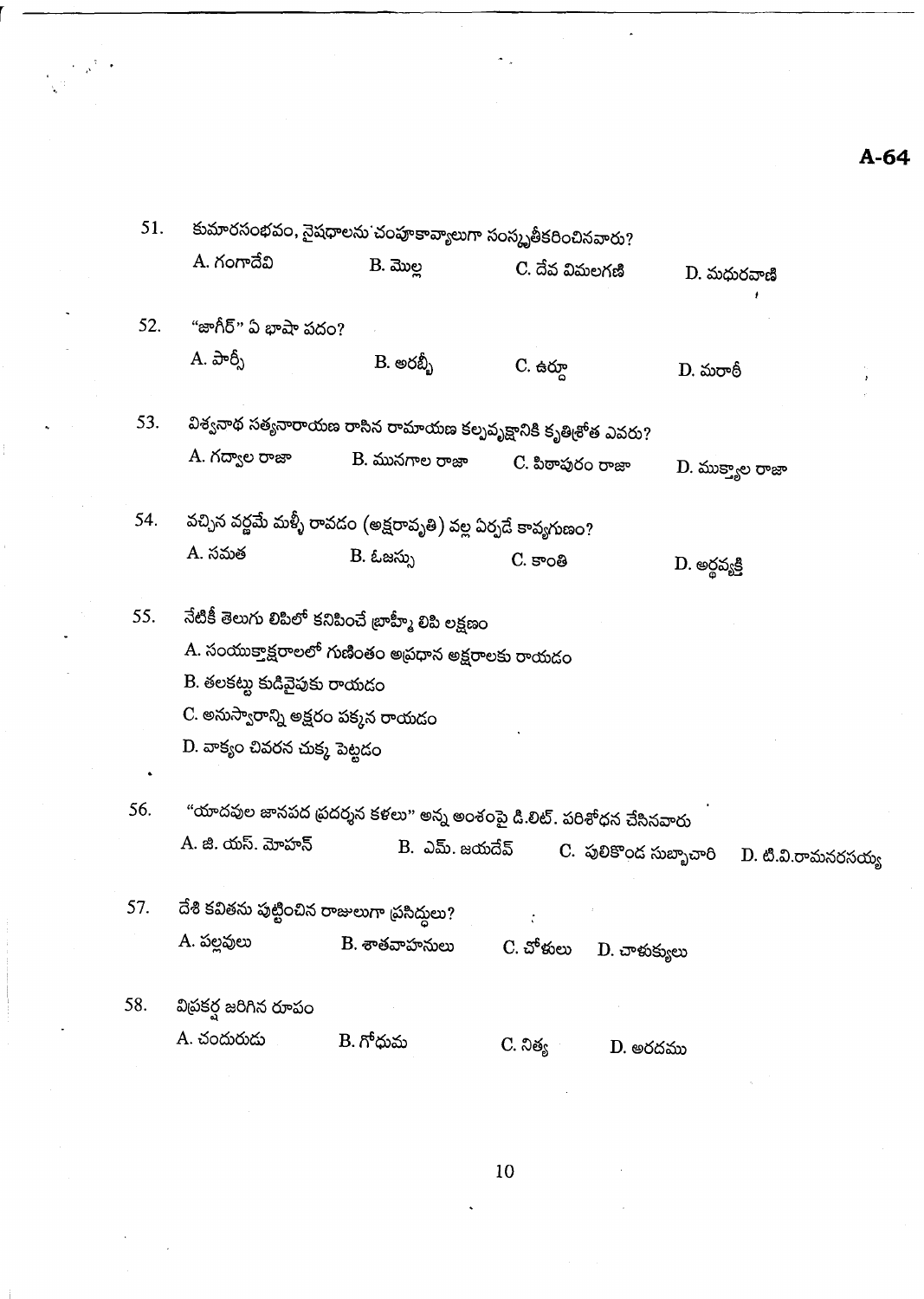59. ఈ కింద జతపరచబడిన అంశాలను గమనించండి. i. ఆయన ప్రొఫెసరు  $1.$  కియారహిత వాక్యం ii. ఆమె దాక్టరు 2. సమానాధికరణ వాక్యం iii. ఈమె టీచరు 3. సమీకరణ వాక్యం  $iv.$  నాకు కాఫీ అలవాటు 4. గుప్త నిర్మాణ వాక్యం జతపరిచబడిన పై అంశాల యొక్క సరైన వరుసను గుర్తించండి. i. ii. iii. iv.  $\overline{2}$  $\mathbf{1}$  $\overline{\mathbf{4}}$  $\overline{3}$ A.  $B<sub>1</sub>$  $\overline{3}$  $\mathbf{1}$  $\overline{4}$  $\overline{2}$  $\overline{C}$ .  $\overline{2}$  $\mathbf{1}$  $\overline{3}$  $\overline{\mathbf{4}}$ D.  $\mathbf{1}$  $\overline{2}$  $\overline{4}$  $\overline{3}$ ఉడమూరి కన్నప్ప కథ ఉన్న శైవ గ్రంథం. 60. A. బసవపురాణము B. పండితారాధ్య చరిత్ర  $\quad$  C. రుద్రభాష్యము D. కుమార సంభవము శ్రీనాథునికి ప్రజాకవిగా గౌరవం కల్పించిన కావ్యం. 61. B. పల్నాటి వీర చరిత్ర A. కాశీఖందము .C. భీమ ఖండము D. శృంగార నైషధము 62. కాకతీయుల కాలంలో బంగారం, వెండి తూచదానికి ఉపయోగించిన గింజలు? A. జొన్నలు C. గురివింద  $D.$  మామిడిటెంకలు B. వద్న విజయనగర రాజులు యుద్దసమయంలో వినియోగించే ముళ్ళను ఉర్కూలో ఏమంటారు? 63.  $B. \hbar^6$ (apro  $C.$  తరాజ్ $\cdot$ A. లగన్  $D.$  తారిఫ్ జైనపురాణ లక్షణాలతో దేశీ సాహిత్యాన్ని సృష్టించిన తొలి తెలుగు కవి? 64. C. ఎఱ్ఱన D. పాల్మురికి సోమన A. మారన  $B.$  తిక్కన '' పెద్దయిల్లు/ పెద్దయింటిలో చిన్నయిల్లు/చిన్నయింటిలో గుంట/ గుంటలో స్తంభం మీద రాజు కూర్చొని తపస్సు చేస్తాదు'' 65.  $B.$   $\tilde{D}^{\delta}_{\alpha}$ නි **A.** వల C. కంద్ల D. నక్షత్రాలు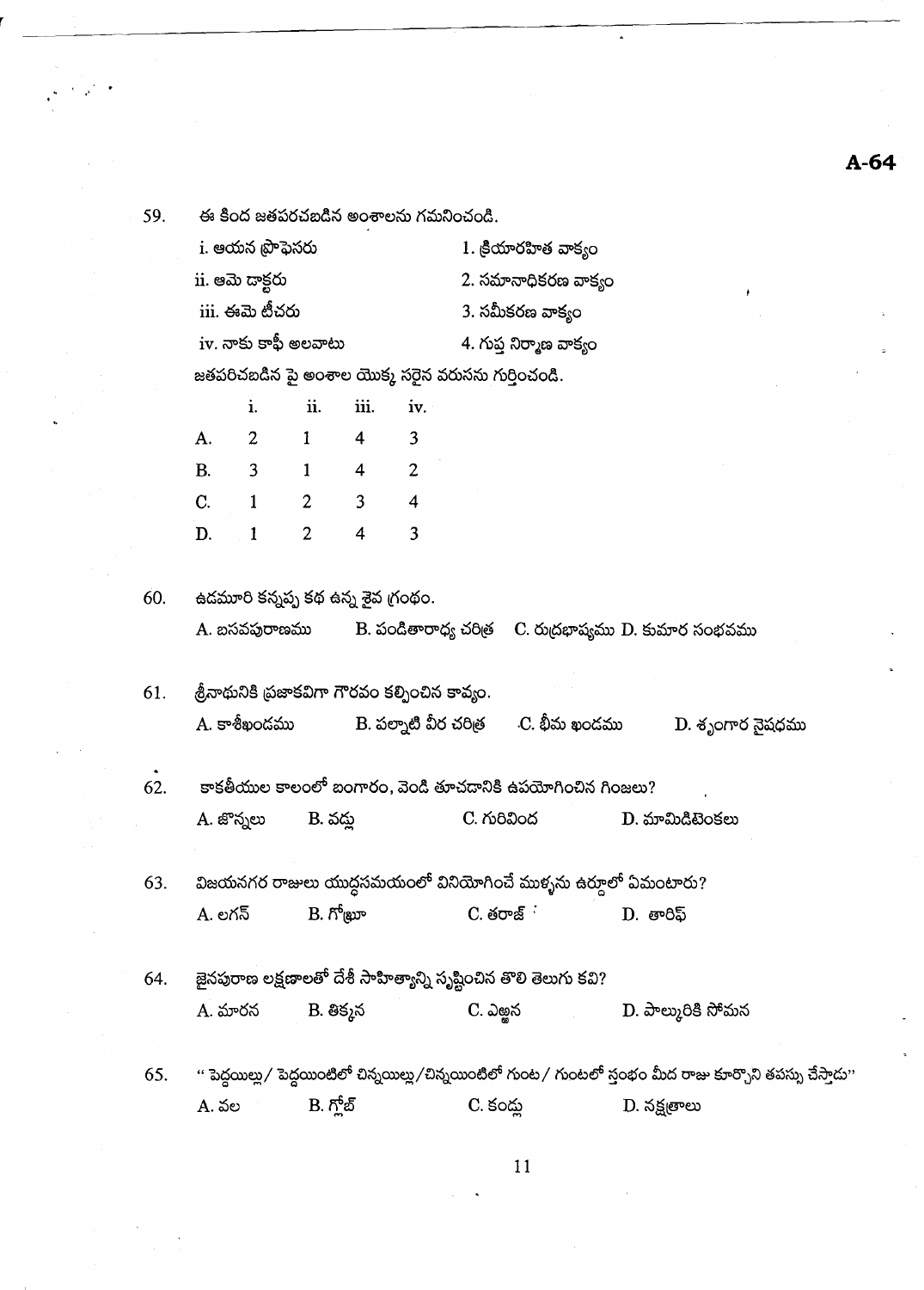| 66. | 'ధరలు ఆకాశాన్ని అంటుతున్నాయి' అన్న వాక్యంలో ఉన్న అలంకారం |                                                                            |                |                |  |  |  |  |
|-----|----------------------------------------------------------|----------------------------------------------------------------------------|----------------|----------------|--|--|--|--|
|     |                                                          | A. ఉత్పేక్ష           B. ఉపమ         C. అతిశయోక్తి                         | D. స్వభావోక్తి |                |  |  |  |  |
| 67. | చిత్రలేఖనంతో ముడిపడిన కథగల కావ్యం?                       |                                                                            |                | ÷              |  |  |  |  |
|     |                                                          | A. అహల్యా సంక్రందనము B. వరదాంబికాపరిణయము C. రాధికాసాంత్యనము                |                | $D.$ ఉషాపరిణయమ |  |  |  |  |
| 68. |                                                          | కుమారగిరిరెడ్డి రచించిన వసంతరాజీయము లోని శాస్తాంశం                         |                |                |  |  |  |  |
|     | A. అలంకారం                                               | B. నాట్యం                                                                  | C. సంగీతం      | $D.$ ధర్మం     |  |  |  |  |
| 69. | ''లేదూడ'' లోని సంది                                      |                                                                            |                |                |  |  |  |  |
|     | A. <sub>l</sub> పాతాది సంధి                              | $\,$ B. ద్రుతసంధి $\,$ C. గసదదవాదేశ సంధి $\,$ D. అత్వసంధి                  |                |                |  |  |  |  |
| 70. |                                                          | పొట్టిశ్రీరాములు తెలుగు విశ్వవిద్యాలయం ముద్రించిన వ్యాసరచనల సూచి సంపాదకులు |                |                |  |  |  |  |
|     | A. సామినేని ముద్దుకృష్ణ                                  | B. కుందూరి ఈశ్వరదత్                                                        |                |                |  |  |  |  |

C. నాళం కృష్ణారావు  $\overline{\mathrm{D}}$ . నేలనూతల కృష్ణమూర్తి

 $\label{eq:2} \frac{1}{\sqrt{2}}\sum_{i=1}^N\frac{1}{i} \frac{1}{i} \frac{1}{i} \frac{1}{i} \frac{1}{i} \frac{1}{i} \frac{1}{i} \frac{1}{i} \frac{1}{i} \frac{1}{i} \frac{1}{i} \frac{1}{i} \frac{1}{i} \frac{1}{i} \frac{1}{i} \frac{1}{i} \frac{1}{i} \frac{1}{i} \frac{1}{i} \frac{1}{i} \frac{1}{i} \frac{1}{i} \frac{1}{i} \frac{1}{i} \frac{1}{i} \frac{1}{i} \frac{1}{i} \frac{1}{$ 

\*\*\*

 $\ddot{\cdot}$